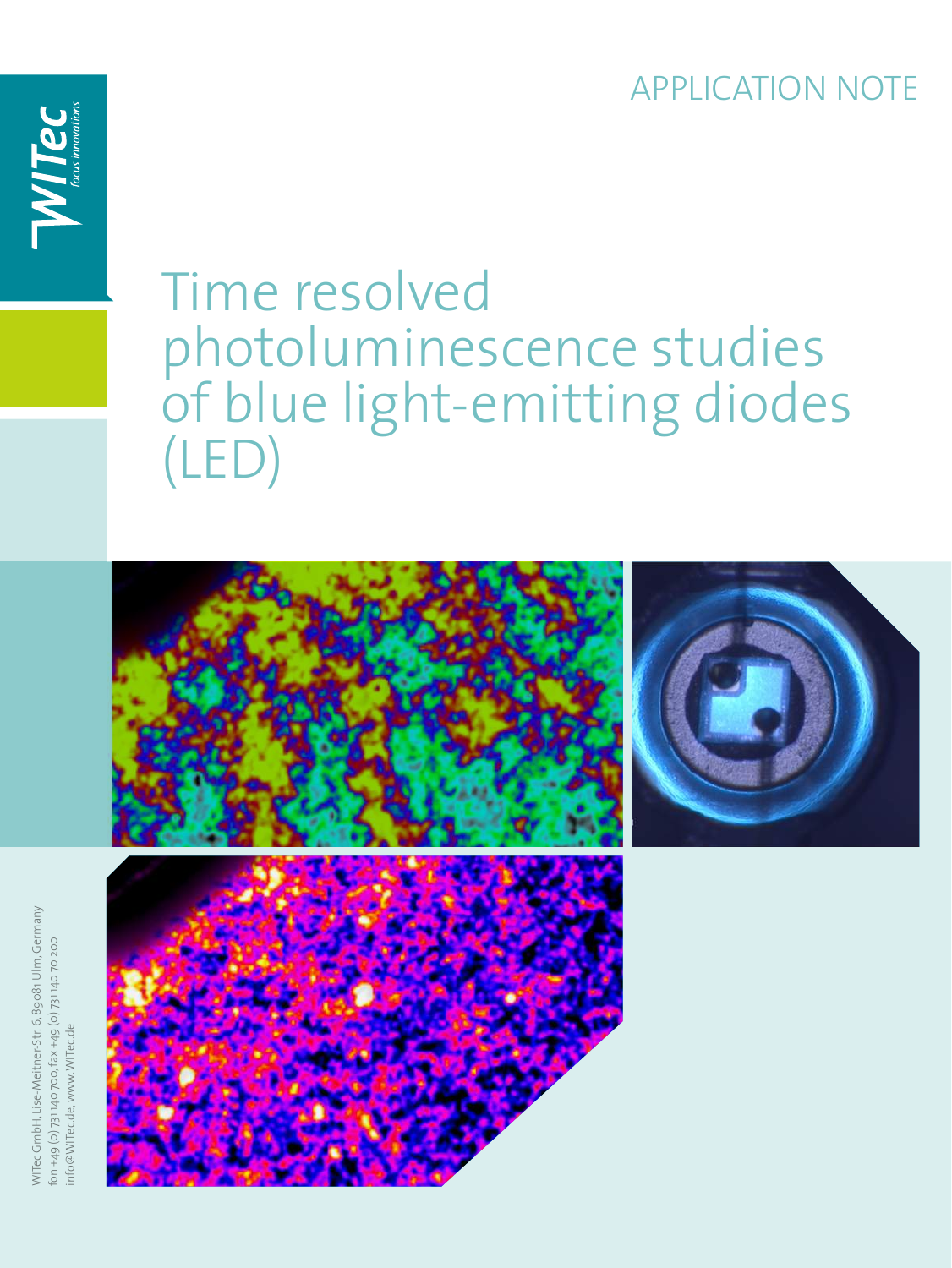### application note Lise-Meitner-Straße 6 · D-89081 Ulm, Germany Tel. +49 (0) 731 140 700 · Fax. +49 (0) 731 140 70200 www.witec.de - info@witec.de

### **Time resolved photoluminescence studies of blue light-emitting diodes (LED)**

#### **Time Correlated Photon Counting Module**

The modular design of the WITec microscope series allows the attachment of a time correlated single photon counting module to the alpha300 confocal microscope series. This makes possible several types of spatial and time-resolved measurements such as fluorescence lifetime imaging or electro- and photoluminescence decay imaging. This application note covers spatially resolved electroluminescence studies of a blue, light-emitting diode (LED).

#### **Spatially and Time-Resolved Electro- & Photoluminescence**

Spatially resolved electro- and photoluminescence measurements (μEL and μPL) are standard characterization techniques in the manufacturing process of optoelectronic devices. They are used during development to optimize the performance and during process control to ensure the consistent quality of the devices. Additionally they are important tools during lifetime and failure studies. Both methods, μEL and μPL, measure the luminescence decay spectrally and spatially resolved through a microscope objective, while in μEL a bias voltage and in μPL a laser is used to excite the luminescence. The final (hyperspectral) dataset contains spectral and spatial information which can be analyzed in many different ways. Also external parameters influence the information contained in the data set. In case of the μEL, the device can be driven under different electrical conditions, while in μPL the power and excitation wavelength of the exciting laser can be changed. In both cases the device temperature is an important parameter that can influence the informative content of the data set. In

order to investigate the dynamic properties of an optoelectronic device, it is useful to measure the luminescence decay after a short electrical or optical excitation.

#### **Setup**

Figure 1 shows the μEL measurement setup based on an alpha300 microscope equipped with a time-correlated single photon counting (TCSPC) module for time-resolved measurements. A pulse generator was used to generate a short electrical pulse to excite the LED emission. The light emitted from the LED was collected with a high numerical aperture (NA) objective (60x, NA= 0.7). The image formed by the objective was projected onto a multimode optical fiber (25μm diameter, NA=0.12).

The fiber picks up the light from a single point (0.42 μm diameter, nearly diffraction limited) of the LED and guides it to a spectrometer equipped with a back-illuminated CCD camera and single photon counting detector. A piezo-electric scan stage was used to scan the sample with respect to the detection fiber. By using the CCD detector it was possible to acquire full luminescence spectra at every sample position, while the single photon counting APD was used to measure the time resolved luminescence decay at selected spectral positions. For this purpose, the NIM output of the APD was connected to a time-to-digital converter (TDC) extension board in the alphaControl microscope controller. This extension board measures the time between the excitation pulse and the arrival of a luminescence photon at the APD. A histogram of these arrival times is the luminescence decay curve.



*Fig. 1: Micro electroluminescence setup based on an alpha300 for time resolved luminescence measurements*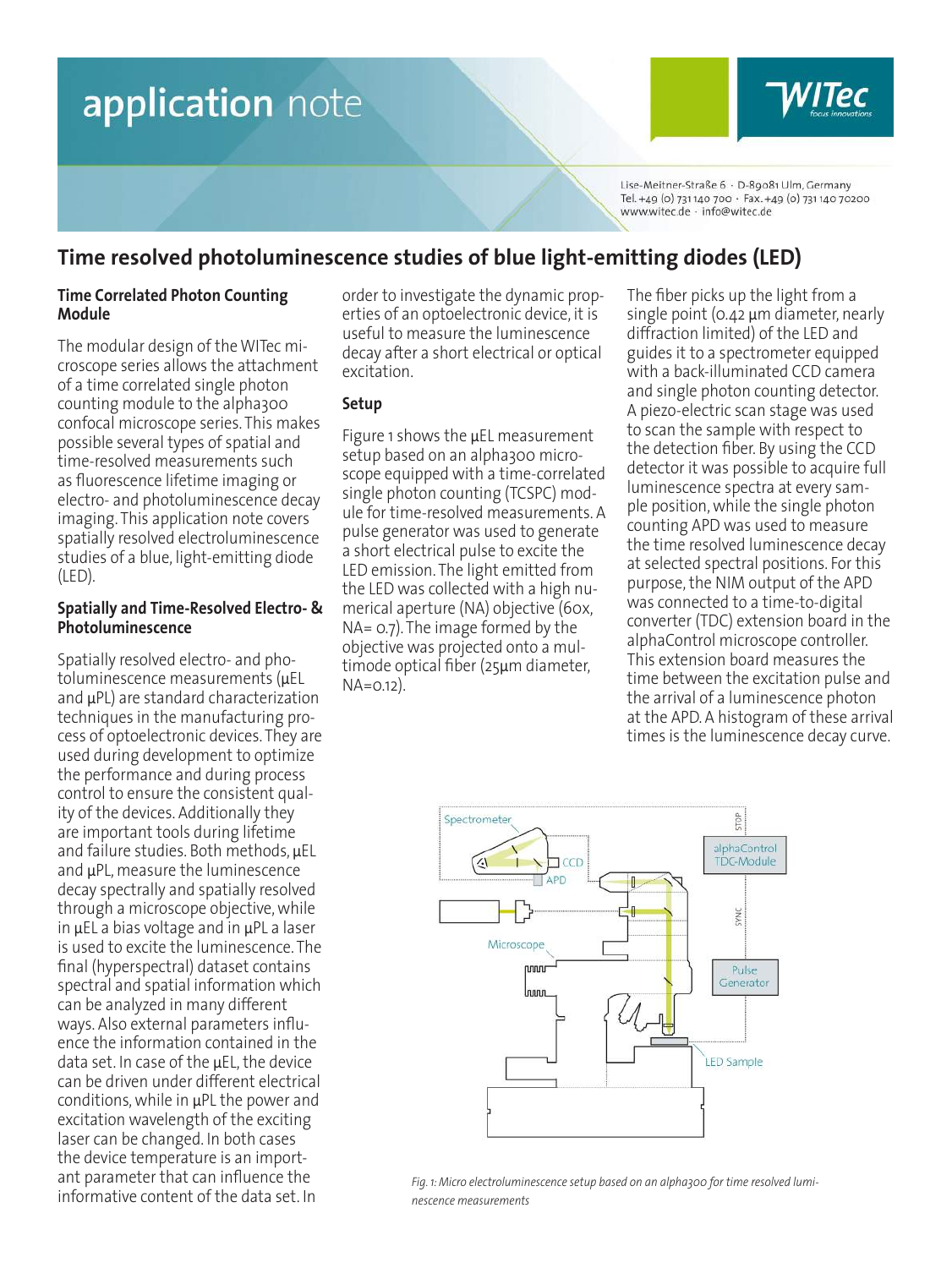### application note



60 kcts

Lise-Meitner-Straße 6 · D-89081 Ulm, Germany Tel. +49 (0) 731 140 700 · Fax. +49 (0) 731 140 70200 www.witec.de - info@witec.de

a)

#### **Sample**

A commercial blue/green LED was examined. These LEDs are typically based on InGaN III-V-compound semiconductors. By varying the ratio between Indium (In) and Gallium (Ga) the band gap of the semiconductor can be changed from 3.49 eV (GaN) to 0.65 eV (InN). This covers the complete visible spectrum from near infrared (1900nm) to UV (355nm). Usually LEDs and semiconductor lasers consist of multi quantum well structures (MQWs). These are alternating ultra-thin layers with high and low indium concentration which confine electrons and holes in a two dimensional electron gas in order to enhance the optical properties of the diode. The production of homogeneous InGaN layers is a big challenge in thin-film epitaxy. Due to phase separation, Indium tends to form small clusters inside the InGaN matrix. The varying Indium concentration results in a spatially varying band gap, which changes the local emission spectrum of the diode. Figure 2 shows a microscope image of a blue LED at low magnification. The inhomogeneous distribution of the emission spectrum can already be seen.



Fig. 2: Video image of blue InGaN LED

#### **Micro-electroluminescence measurement**

With a **μEL** measurement at higher resolution, it is possible to quantify the variation of the emission spectra. Although each spectrum is a local spectrum from a small region of the sample, it already shows inhomogeneous broadening. Therefore a Gaussian curve fit is a good approximation for the emission spectra (Fig. 3a-b). Figure 4a-c show the region between the two bond pads. The μEL image contains 270 x 270 = 72900 spectra with a 12ms integration time per spectrum. A Gaussian curve is fitted to the spectra delivering the intensity, the spectral position and the spectral width of each spectrum. The intensity is shown in Fig. 4a, the spectral center in Fig. 4b and the spectral width in Fig. 4c. These spectral differences indicate inhomogeneities in the InGaN matrix.



28 kcts  $10.1<sub>W</sub>$ b)  $2.625 eV$ 2.595 eV c)96 meV

*Fig. 4: μEL measurement at the region between the two bond pads on the LED. 4a: Total Intensity 270x270 pixels; 90x90μm; b): Peak Shift; c): Peak Width*

89 meV

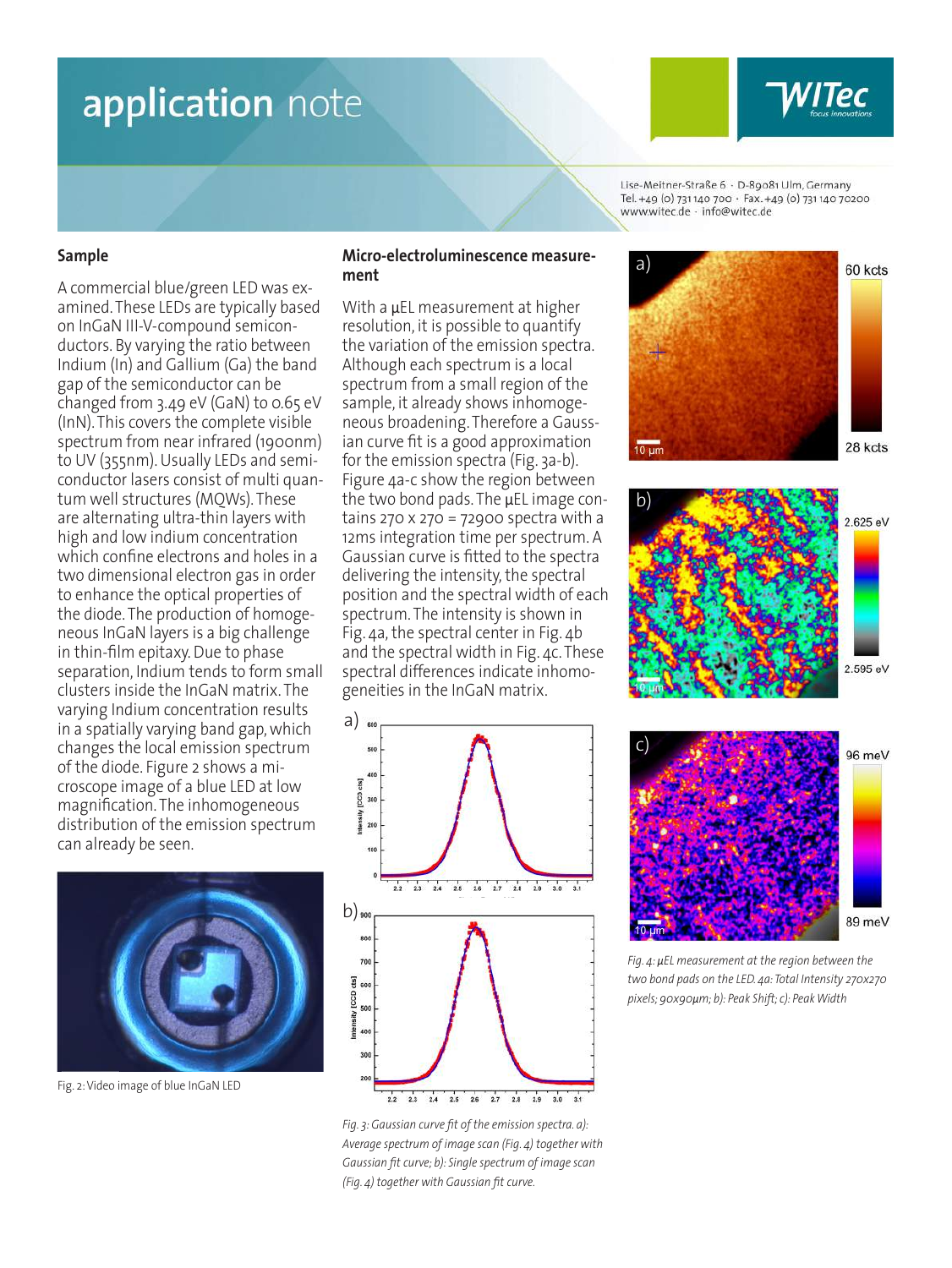### application note

Lise-Meitner-Straße 6 · D-89081 Ulm, Germany Tel. +49 (0) 731 140 700 · Fax. +49 (0) 731 140 70200 www.witec.de - info@witec.de

#### **Time-Resolved Emission Spectroscopy (total area)**

With a TDC extension board it is possible to measure the temporal decay of the emission at different wavelengths. For this experiment, the diode was excited with a short electrical pulse of 2ns duration at a repetition rate of 2MHz. Figure 5 shows three different time spectra at photon emission energies of 2.756 eV, 2.611 eV and 2.480 eV respectively. Due to the inhomogeneous Gallium and Indium distribution, these time spectra are far from single exponential. Electrons and holes with higher energies can perform a direct recombination associated with light emission or they can relax into lower energy states caused by Indium rich clusters. All of these relaxation channels have different decay times and populations, so that the temporal decay looks like a stretched exponential function. In order to obtain an average relaxation time, the full width at half maximum (FWHM) of the emission time spectra have been evaluated. Figure 6 shows the relaxation time vs. photon emission energy. With increasing energy, the relaxation time falls from 15ns to 2ns. The strongest decrease of the relaxation time is observed at the maximum of the emission spectrum.

#### **Time-Resolved Emission Spectroscopy (local)**

The relaxation time is not only a function of photon energy, but varies also locally. Using the same setup it is possible to acquire spatially-resolved time spectra at fixed wavelengths instead of emission spectra. From these time spectra, a map of local relaxation times can be calculated. Figure 7 shows the spatially varying relaxation times at photon emission energies of 2.756 eV, 2.611 eV and 2.480 eV respectively. The reason for this variation is multi-layered. The variation of the Indium concentration creates a potential landscape for electrons and holes. At large and flat potential valleys, the diffusion of the carriers is limited. This affects also the local relaxation time, because surrounding carriers will flow into this valley.

On the other hand, if the potential valleys are deep and smaller than about 10-50nm, a lateral quantum confinement is formed in addition to the MQW. In these so-called quantum dots, electrons and holes are trapped. This localization process increases the lifetime of the direct electron-hole recombination dramatically.



*Fig. 5: Time spectra @ 450nm ↔ 2.756 eV (red), 475nm ↔ 2.611 eV (green) and 500nm ↔ 2.480 eV (blue)*



*Fig. 6: Relaxation time (red) and intensity (blue) vs. photon energy*